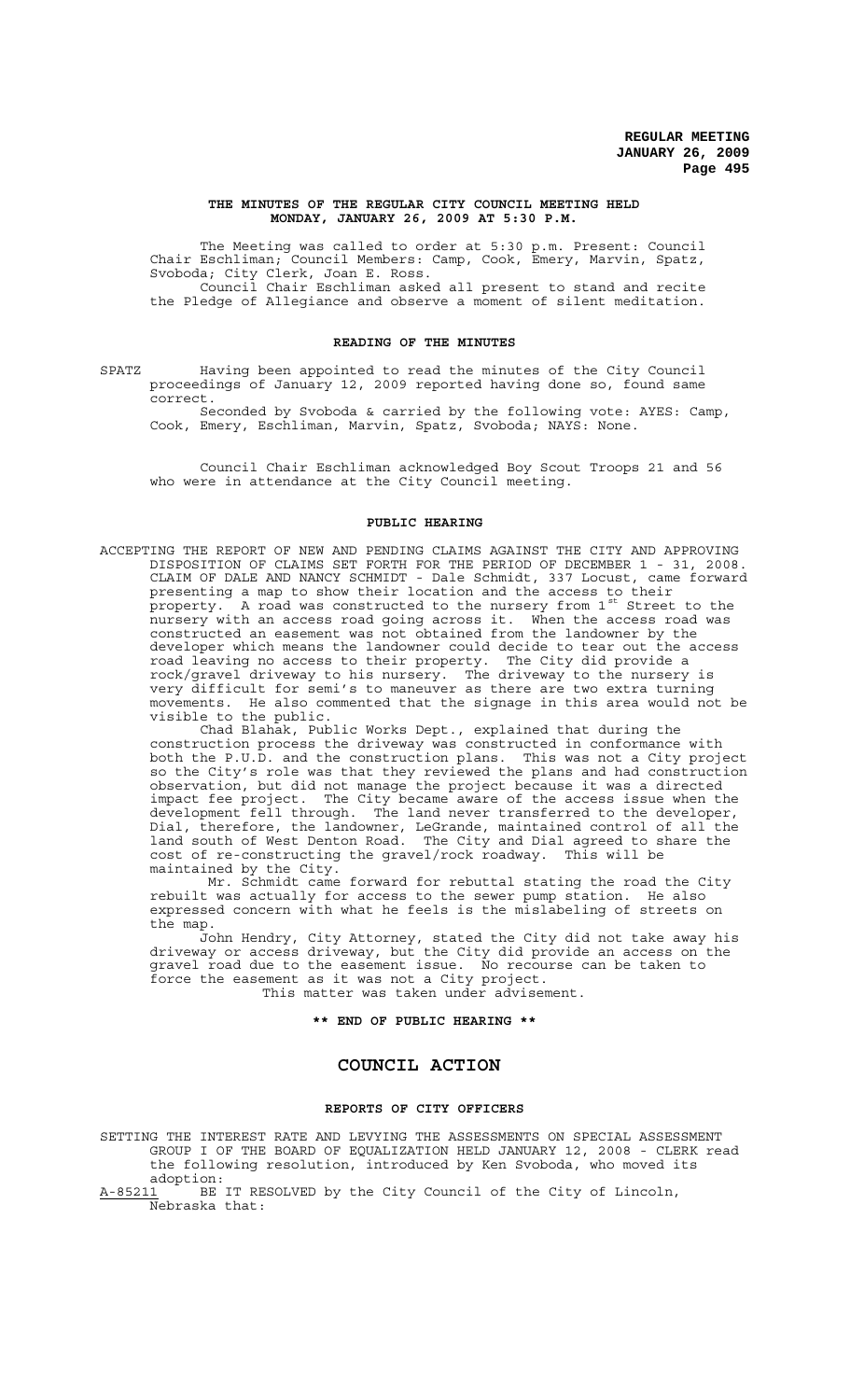The special taxes assessed *January 5, 2009*, to pay the costs of the improvements in *Paving Unit 140* are hereby levied and shall bear interest at *6.02%* per annum and that the period of time in which the assessments are to be paid shall be as follows: 20 years - Paving Unit 140

Introduced by Ken Svoboda Seconded by Emery & carried by the following vote: AYES: Camp, Cook, Emery, Eschliman, Marvin, Spatz, Svoboda; NAYS: None.

- ACCEPTING THE REPORT ON BOARD OF EQUALIZATION TO CITY COUNCIL ON SPECIAL ASSESSMENT GROUP I PAVING UNIT NO. 140 - CLERK presented said report which was placed on file in the Office of the City Clerk.
- CLERK'S LETTER AND MAYOR'S APPROVAL OF RESOLUTIONS AND ORDINANCES PASSED BY COUNCIL ON JANUARY 5, 2009 - CLERK presented said report which was placed on file in the Office of the City Clerk.
- CLERK'S LETTER AND MAYOR'S APPROVAL OF RESOLUTIONS AND ORDINANCES PASSED BY COUNCIL ON JANUARY 12, 2009 - CLERK presented said report which was placed on file in the Office of the City Clerk.

### **PETITIONS & COMMUNICATIONS**

- THE FOLLOWING HAVE BEEN REFERRED TO THE PLANNING DEPT.: Change of Zone 08070 - App. of Wes Meisner, from I-1 to B-3 and to designate as a landmark property built as the Standard Oil Co. Barn and Garage, located at N.  $14^{\text{th}}$  Street and New Hampshire Street. City Change of Zone 08072 - App. of the Director of Planning amending Title 27 of the Lincoln Municipal Code relating to zoning by amending Section 27.07.040, 27.09.040 and 27.49.040 to add excavation and stone milling as a permitted special use in the AG, AGR, and I-2 zoning districts, respectively; by amending Section 27.63.160 to allow excavation and stone milling to be approved by special permit in the AG, AGR, R-3, B-2, H-2, H-3, H-4, and I-2 zoning districts and to provide conditions governing said use; amending Sections 27.15.040, 27.31.050, 27.35.020, 27.41.040, 27.43.040, 27.45.030, 27.47.030 and 27.51.030 to provide consistency in the terminology used in each section relating to excavation and stone milling; by repealing Sections 27.63.310 and 27.63.360 entirely; and repealing Sections 27.07.040, 27.09.040, 27.15.040, 27.31.050, 27.35.020, 27.41.040, 27.43.040, 27.45.030, 27.47.030, 27.49.040, 27.51.030, and 27.63.160 of the LMC. Change of Zone 08073 - App. of South Ridge Village, LLC from R-3 to 0-3 on property at S. 29<sup>th</sup> Street and Porter Ridge Road. Change of Zone 08075 - App. of Olsson Associates, from AG to B-2 on Change of Zone 08075 - App. of Olsson Associates, from AG to B-2 on<br>property located at N. 98<sup>th</sup> Street and O Street. Special Permit 310B - App. of Olsson Associates, for an amendment for expansion of a health care facility with waivers to setbacks and height, located at Normal Boulevard and Cotner Boulevard. Special Permit 08052 - App. of South Ridge Village, LLC for an early childhood care facility with a waiver of the requirement to be located on an arterial street located at S. 29<sup>th</sup> Street and Porter Ridge Road. Use Permit 100B - App. of South Ridge Village, LLC for an amendment to revise the boundaries and to add approximately 0.98 acres to the existing South Ridge Village use permit, with requests to waive the side yard and rear yard setbacks on property located at S. 27<sup>th</sup> Street and Pine Lake Road. Use Permit 08003 - App. of Olsson Associates for approximately 19 acres for office and retail use on property located at N. 98<sup>th</sup> Street and O Street.
- SETTING THE HEARING DATE OF MONDAY, FEBRUARY 9, 2009 AT 1:30 P.M. FOR THE APPLICATION OF RED9, LLC DBA RED9 FOR A CLASS C LIQUOR LICENSE WITH CATERING LOCATED AT 322 SOUTH  $9^{TH}$  STREET - CLERK read the following resolution, introduced by Ken Svoboda, who moved its adoption:
- A-85212 BE IT RESOLVED by the City Council, of the City of Lincoln, that a hearing date is hereby set for Monday, February 9, 2009 at 1:30 p.m. or as soon thereafter as possible in the City Council Chambers, County-City Building, 555 S. 10<sup>th</sup> St., Lincoln, NE, for Application of RED9, LLC dba RED9 for a Class C liquor license with catering located at 322 S. 9<sup>th</sup> Street.

If the Police Dept. is unable to complete the investigation by said time, a new hearing date will be set.

Introduced by Ken Svoboda Seconded by Emery & carried by the following vote: AYES: Camp, Cook, Emery, Eschliman, Marvin, Spatz, Svoboda; NAYS: None.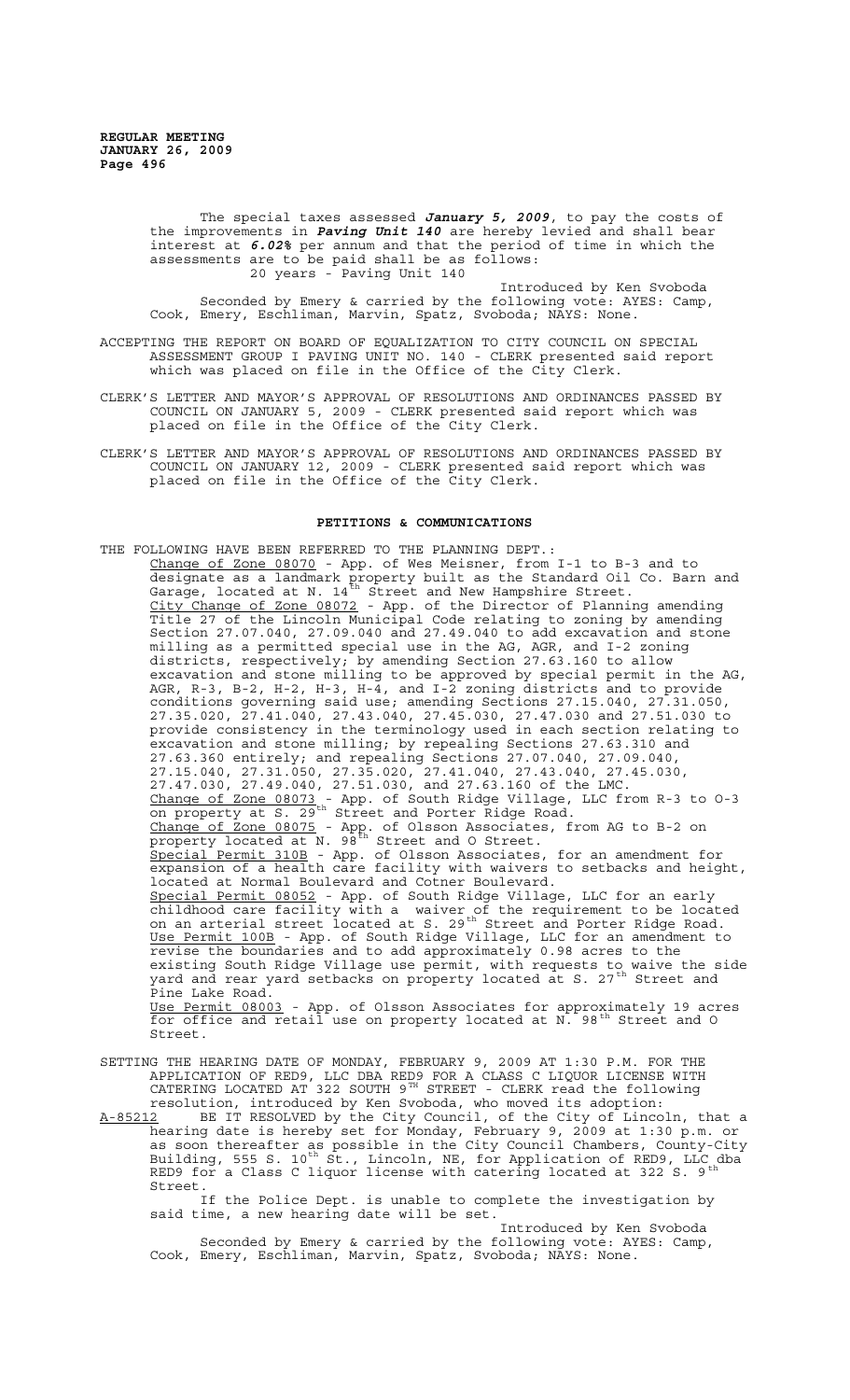### **MISCELLANEOUS REFERRALS - NONE**

**LIQUOR RESOLUTIONS - NONE**

# **ORDINANCES - 2ND READING & RELATED RESOLUTIONS (as required) - NONE**

### **PUBLIC HEARING RESOLUTIONS**

ACCEPTING THE REPORT OF NEW AND PENDING CLAIMS AGAINST THE CITY AND APPROVING DISPOSITION OF CLAIMS SET FORTH FOR THE PERIOD OF DECEMBER 1 - 31, 2008. CLAIM OF DALE AND NANCY SCHMIDT. (1/12/09 - SCHMIDT CLAIM P.H. & ACTION CON'T. TO 1/26/09) - CLERK read the following resolution, introduced by Ken Svoboda, who moved its adoption:

A-85213 BE IT RESOLVED by the City Council of the City of Lincoln, Nebraska:

That the claims listed in the attached report, marked as Exhibit "A", dated December 31, 2008, of various new and pending tort claims filed against the City of Lincoln with the Office of the City Attorney or the Office of the City Clerk, as well as claims which have been disposed of, are hereby received as required by Neb. Rev. Stat. § 13-905 (Reissue 1997). The dispositions of claims by the Office of the City Attorney, as shown by the attached report, are hereby approved: DENIED ALLOWED/SETTLED

Dale & Nancy Schmidt \$1,612,500.00

The City Attorney is hereby directed to mail to the various claimants listed herein a copy of this resolution which shows the final disposition of their claim.

Introduced by Ken Svoboda Seconded by Cook & carried by the following vote: AYES: Camp, Cook, Emery, Eschliman, Marvin, Spatz, Svoboda; NAYS: None.

# **ORDINANCE - 1ST READING & RELATED RESOLUTIONS (AS REQUIRED)**

- CHANGE OF ZONE NO. 08064 AMENDING SECTION 27.11.080 OF THE LINCOLN MUNICIPAL CODE RELATING TO HEIGHT AND AREA REGULATIONS IN THE R-1 RESIDENTIAL DISTRICT TO REDUCE REQUIRED SIDE YARDS OF SINGLE-FAMILY DWELLING LOTS IN EXISTENCE ON NOVEMBER 2, 1953 TO A WIDTH OF NOT LESS THAN TEN PERCENT OF THE WIDTH OF THE LOT, BUT NOT LESS THAN FIVE FEET; AND REPEALING SECTION 27.11.080 OF THE LINCOLN MUNICIPAL CODE AS HITHERTO EXISTING - CLERK read an ordinance, introduced by Ken Svoboda, amending Section 27.11.080 of the Lincoln Municipal Code relating to height and area regulations in the R-1 Residential District to reduce required side yards of singlefamily dwelling lots in existence on November 2, 1953 to a width of not less than ten percent of the width of the lot, but not less than five feet; and repealing Section 27.11.080 of the Lincoln Municipal Code as hitherto existing, the first time.
- CHANGE OF ZONE NO. 08069 APPLICATION OF THE PLANNING DIRECTOR TO REDUCE THE BUILDING LINE DISTRICT FROM 125 FEET TO 105 FEET ADJACENT TO THE RESIDENTIAL COMPONENT OF APPLE'S WAY PLANNED UNIT DEVELOPMENT GENERALLY LOCATED AT SOUTH 66TH STREET AND HIGHWAY 2. (RELATED ITEMS 09-8, 09-9) - CLERK read an ordinance, introduced by Ken Svoboda, to amend the Building Line District Map attached to and made part of Title 27 of the Lincoln Municipal Code by reducing the Building Line District on the south side of Highway 2 from 125 feet to 105 feet adjacent to Lots 9-16, Block 2, Artisan Meadows Addition, generally located at South 66<sup>th</sup> Street and Highway 2, the first time.
- CHANGE OF ZONE NO. 05026B APPLICATION OF APPLE'S WAY, LLC, FOR EXPANSION OF APPLE'S WAY PUD TO INCLUDE OUTLOT E, ARTISAN MEADOWS ADDITION, AND TO ADJUST SETBACKS FOR A SUBDIVISION IDENTIFICATION SIGN ON PROPERTY GENERALLY LOCATED AT SOUTH 66TH STREET AND HIGHWAY 2. (RELATED ITEMS 09- 8, 09-9) - CLERK read an ordinance, introduced by Ken Svoboda, amending the Lincoln Zoning District Maps attached to and made a part of Title 27 of the Lincoln Municipal Code, as provided by Section 27.05.020 of the Lincoln Municipal Code, by changing the boundaries of the districts established and shown thereon to expand the boundary of the Apple's Way Planned Unit Development District to include additional land for a subdivision identification sign and amending the development plan for the Apple's Way Planned Unit Development to include adjustments to setbacks, on property generally located at S. 66<sup>th</sup> Street and Highway 2, the first time.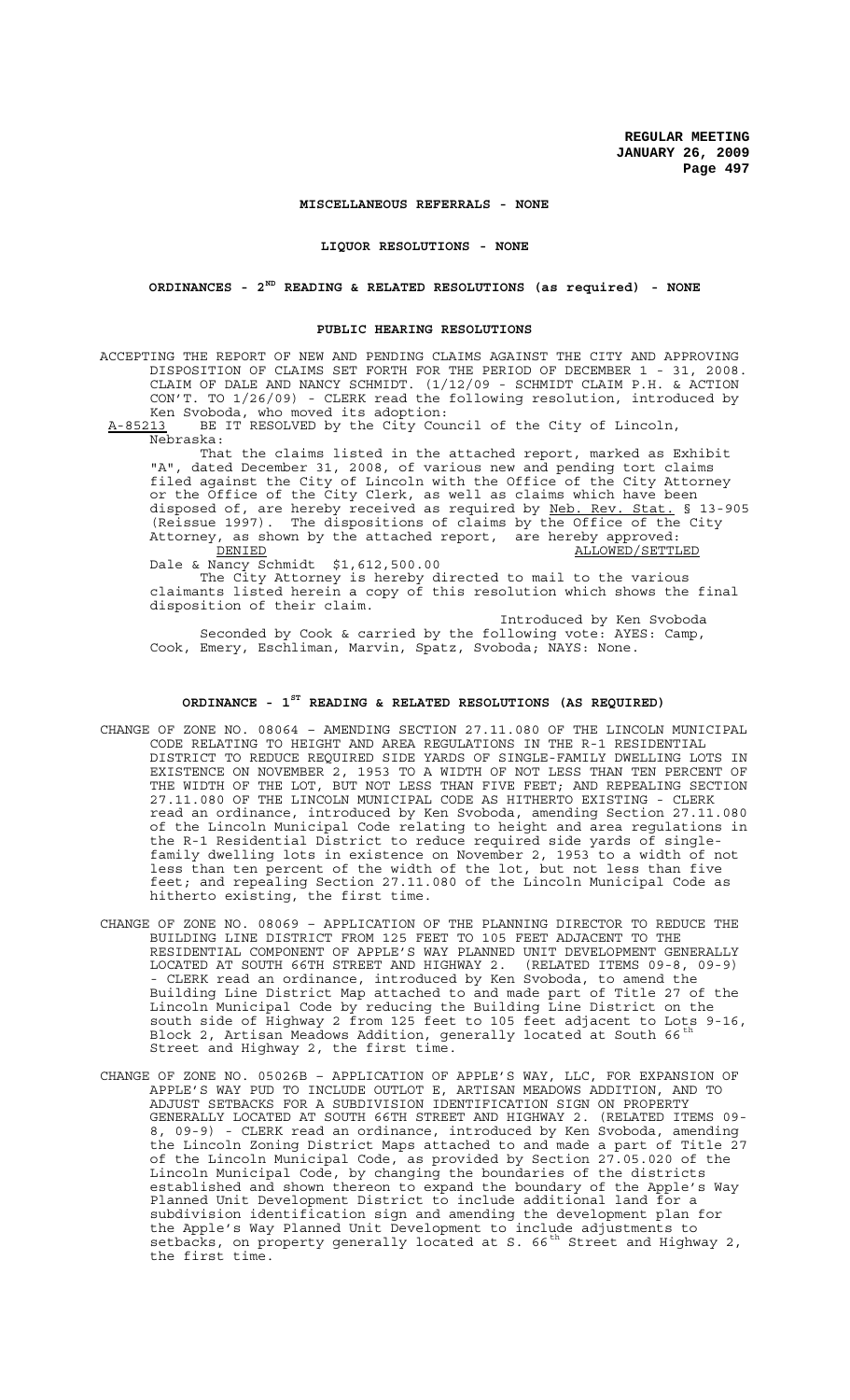ADOPTING THE SUPPLEMENTS TO THE LINCOLN MUNICIPAL CODE DATED JUNE, 2008 AND DECEMBER, 2008 AS PART OF THE OFFICIAL LINCOLN MUNICIPAL CODE - CLERK read an ordinance, introduced by Ken Svoboda, adopting the supplements to the Lincoln Municipal Code dated June 2008 and December 2008 as part of the official Lincoln Municipal Code, the first time.

# **ORDINANCES - 3RD READING & RELATED RESOLUTIONS (as required)**

CHANGE OF ZONE 08058 - APPLICATION OF BRIAN AND DEBRA MARSHALL AND EARL VISSER FOR A CHANGE OF ZONE FROM R-2 RESIDENTIAL DISTRICT TO R-T RESIDENTIAL TRANSITION DISTRICT ON PROPERTY GENERALLY LOCATED AT 3333 A STREET AND 3345 A STREET. (RELATED ITEMS 08-170, 09R-8) (12/15/08 - 1ST READING SUSPENDED; TO BE INTRODUCED 1/5/09 W/UP 08002) - CLERK read an ordinance, introduced by Doug Emery, amending the Lincoln Zoning District Maps adopted by reference and made a part of Title 27 of the Lincoln Municipal Code, pursuant to Section 27.05.020 of the Lincoln Municipal Code, by changing the boundaries of the districts established and shown thereon, the third time.

EMERY Moved to pass the ordinance as read. Seconded by Marvin & **LOST** by the following vote: AYES: Camp, Eschliman, Svoboda; NAYS: Cook, Emery, Marvin, Spatz. The ordinance, having **LOST**, was assigned the File **#38-4583** & was placed on file in the Office of the City Clerk.

USE PERMIT 08002 - APPEAL OF LINDA M. WITFOTH FROM THE PLANNING COMMISSION APPROVAL OF USE PERMIT 08002 TO ALLOW OFFICE AND RESIDENTIAL USES AS PERMITTED USES ON PROPERTY LOCATED AT 3333 A STREET AND 3345 A STREET. (RELATED ITEMS 08-170, 09R-8) (ACTION DATE: 1/26/09) - CLERK read the following resolution, introduced by Dan Marvin, who moved its adoption: Seconded by Cook & **LOST** by the following vote: AYES: Camp, Eschliman, Svoboda; NAYS: Cook, Emery, Marvin, Spatz.

The resolution, having **LOST**, was assigned the File **#38-4584** & was placed on file in the Office of the City Clerk.

VACATION 08004 - VACATING PORTIONS OF VINE STREET, S STREET, NORTH 20  $^{\texttt{TH}}$ STREET, R STREET, NORTH 18TH STREET, THE EAST-WEST ALLEY IN NORTH 20TH STREET, AND THE EAST-WEST ALLEY IN NORTH 18TH STREET NORTH OF VINE STREET, GENERALLY LOCATED BETWEEN NORTH 18TH STREET AND NORTH 22ND STREET AND R STREET TO VINE STREET - CLERK read an ordinance, introduced by Dan Marvin, vacating portions of Vine Street, S Street, North 20<sup>th</sup> Street, R Street, North 18th Street, the east-west alley located between North 20<sup>th</sup> Street and North 22<sup>nd</sup> Street, and the east-west alley north of Vine Street, generally located between North 18<sup>th</sup> Street and North 22<sup>nd</sup> Street, R Street to Vine Street, and retaining title thereto in the City of Lincoln, Lancaster County Nebraska, the third time.

MARVIN Moved to pass the ordinance as read. Seconded by Emery & carried by the following vote: AYES: Camp, Cook, Emery, Eschliman, Marvin, Spatz, Svoboda; NAYS: None. The ordinance, being numbered **#19194**, is recorded in Ordinance Book #26, Page 372

MISC. 08014 - VACATING A PORTION OF THE HYDE PARK 1ST ADDITION FINAL PLAT AND ADJACENT PUBLIC RIGHT-OF-WAY INCLUDING PAWNEE STREET, 7TH STREET AND THE NORTH/SOUTH ALLEY THEREIN, GENERALLY LOCATED AT SOUTH 6TH STREET AND VAN DORN STREET - CLERK read an ordinance, introduced by Dan Marvin, vacating a portion of Hyde Park  $1^{st}$  Addition including all internal abutting right-of-way, generally located at South  $6^{th}$  Street and Van Dorn Street, Lincoln, Lancaster County, Nebraska, and retaining title thereto in the City of Lincoln, Nebraska, the third time.

MARVIN Moved to pass the ordinance as read.

Seconded by Emery & carried by the following vote: AYES: Camp, Cook, Emery, Eschliman, Marvin, Spatz, Svoboda; NAYS: None. The ordinance, being numbered **#19195**, is recorded in Ordinance Book #26, Page 373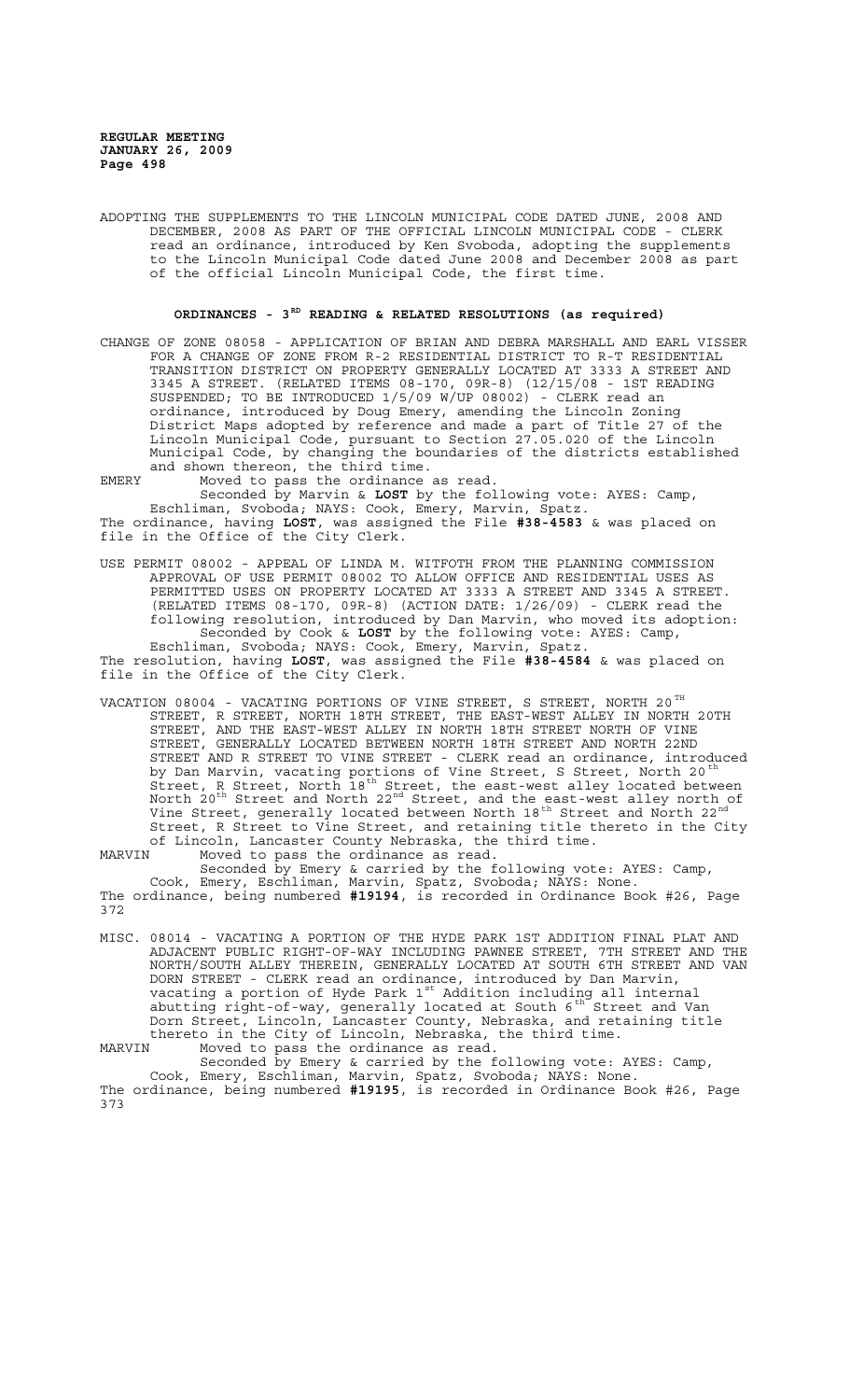CHANGE OF ZONE 08059 - AMENDING CHAPTER 27.69 OF THE LINCOLN MUNICIPAL CODE RELATING TO SIGNS BY AMENDING SECTIONS 27.69.047 AND 27.69.049 TO ELIMINATE RESTRICTIONS REGARDING THE LOCATION OF SIGNS WITHIN 660 FEET OF A DESIGNED INTERSTATE AND REPEALING SECTIONS 27.69.047 AND 27.69.049 AS HITHERTO EXISTING - CLERK read an ordinance, introduced by Dan Marvin, amending Chapter 27.69 of the Lincoln Municipal Code relating to Signs by amending Sections 27.69.047 and 27.69.049 to eliminate restrictions regarding the location of signs within 660 feet of a designated interstate; and repealing Sections 27.69.047 and 27.69.049 of the Lincoln Municipal Code as hitherto existing, the third time. MARVIN Moved to pass the ordinance as read.

Seconded by Emery & carried by the following vote: AYES: Camp, Cook, Emery, Eschliman, Marvin, Spatz, Svoboda; NAYS: None. The ordinance, being numbered **#19196**, is recorded in Ordinance Book #26, Page 373

CHANGE OF ZONE 08060 - AMENDING CHAPTER 27.03 OF THE LINCOLN MUNICIPAL CODE RELATING TO ZONING CODE DEFINITIONS BY ADDING A NEW SECTION NUMBERED 27.03.634 TO PROVIDE A DEFINITION FOR TRUCK STOP; AMENDING SECTIONS 27.39.020 AND 27.43.020 OF THE LINCOLN MUNICIPAL CODE RELATING TO PERMITTED USES IN THE H-1 INTERSTATE COMMERCIAL DISTRICT AND H-3 HIGHWAY COMMERCIAL DISTRICT, RESPECTIVELY, TO ADD TRUCK STOPS AS A PERMITTED USE IN SAID DISTRICT; AND REPEALING SECTION 27.39.020 AND 27.43.020 AS HITHERTO EXISTING - CLERK read an ordinance, introduced by Dan Marvin, amending Chapter 27.03 of the Lincoln Municipal Code relating to zoning code definitions by adding a new section numbered 27.03.634 to provide a definition for truck stop; amending Sections 27.39.020 and 27.43.020 of the Lincoln Municipal Code relating to permitted uses in the H-1 Interstate Commercial District and H-3 Highway Commercial District, respectively, to add truck stops as a permitted use in said districts; and repealing Sections 27.39.020 and 27.43.020 of the Lincoln Municipal Code as hitherto existing, the third time. MARVIN Moved to pass the ordinance as read.

Seconded by Emery & carried by the following vote: AYES: Camp, Cook, Emery, Eschliman, Marvin, Spatz, Svoboda; NAYS: None. The ordinance, being numbered **#19197**, is recorded in Ordinance Book #26, Page 374

CHANGE OF ZONE 08062 - APPLICATION OF LIGHTHOUSE FOR A CHANGE OF ZONE FROM R-4 RESIDENTIAL DISTRICT TO R-6 RESIDENTIAL DISTRICT, ON PROPERTY GENERALLY LOCATED EAST OF THE SOUTHEAST CORNER OF SOUTH 26TH STREET AND N STREET - CLERK read an ordinance, introduced by Dan Marvin, amending the Lincoln Zoning District Maps adopted by reference and made a part of Title 27 of the Lincoln Municipal Code, pursuant to Section 27.05.020 of the Lincoln Municipal Code, by changing the boundaries of the districts established and shown thereon, the third time.

MARVIN Moved to pass the ordinance as read.

Seconded by Emery & carried by the following vote: AYES: Camp, Cook, Emery, Eschliman, Marvin, Spatz, Svoboda; NAYS: None. The ordinance, being numbered **#19198**, is recorded in Ordinance Book #26, Page 376

CHANGE OF ZONE 08063 - AMENDING SECTION 27.69.090 OF THE LINCOLN MUNICIPAL CODE RELATING TO PERMITTED SIGNS FOR CHURCHES, SCHOOLS AND COMMUNITY PLAYHOUSES TO CONDITIONALLY ALLOW AN ELECTRONIC CHANGEABLE COPY SIGN FRONTING ON AN ARTERIAL STREET; AND REPEALING SECTION 27.69.090 AS HITHERTO EXISTING - PRIOR to reading:

CAMP Moved to amend Bill No. 09-6 on page 2, line 10, strike "11:00" and insert in lieu thereof <u>10:00</u>.<br>Seconded by Marvin & carried by the following vote: AYES: Camp,

Cook, Emery, Eschliman, Marvin; NAYS: Spatz, Svoboda.

SVOBODA Moved to amend Bill No. 09-6 as follows: 1. On page 2, lines 10 and 11, strike all of paragraph (4) and insert in lieu thereof the following:

(4) Between 10:00 p.m. and 7:00 a.m. the electronic changeable copy sign message shall remain static and not transition to another message.

Seconded by Spatz & **LOST** by the following vote: AYES: Spatz, Svoboda; NAYS: Camp, Cook, Emery, Eschliman, Marvin.

CLERK Read an ordinance, introduced by Dan Marvin, amending Section 27.69.090 of the Lincoln Municipal Code relating to permitted signs for churches, schools and community playhouses to conditionally allow an electronic changeable copy sign fronting on an arterial street; and repealing Section 27.69.090 of the Lincoln Municipal Code as hitherto existing, the third time.

MARVIN Moved to pass the ordinance as amended.

Seconded by Emery & carried by the following vote: AYES: Camp, Emery, Eschliman, Marvin, Spatz, Svoboda; NAYS: Cook. The ordinance, being numbered **#19199**, is recorded in Ordinance Book #26, Page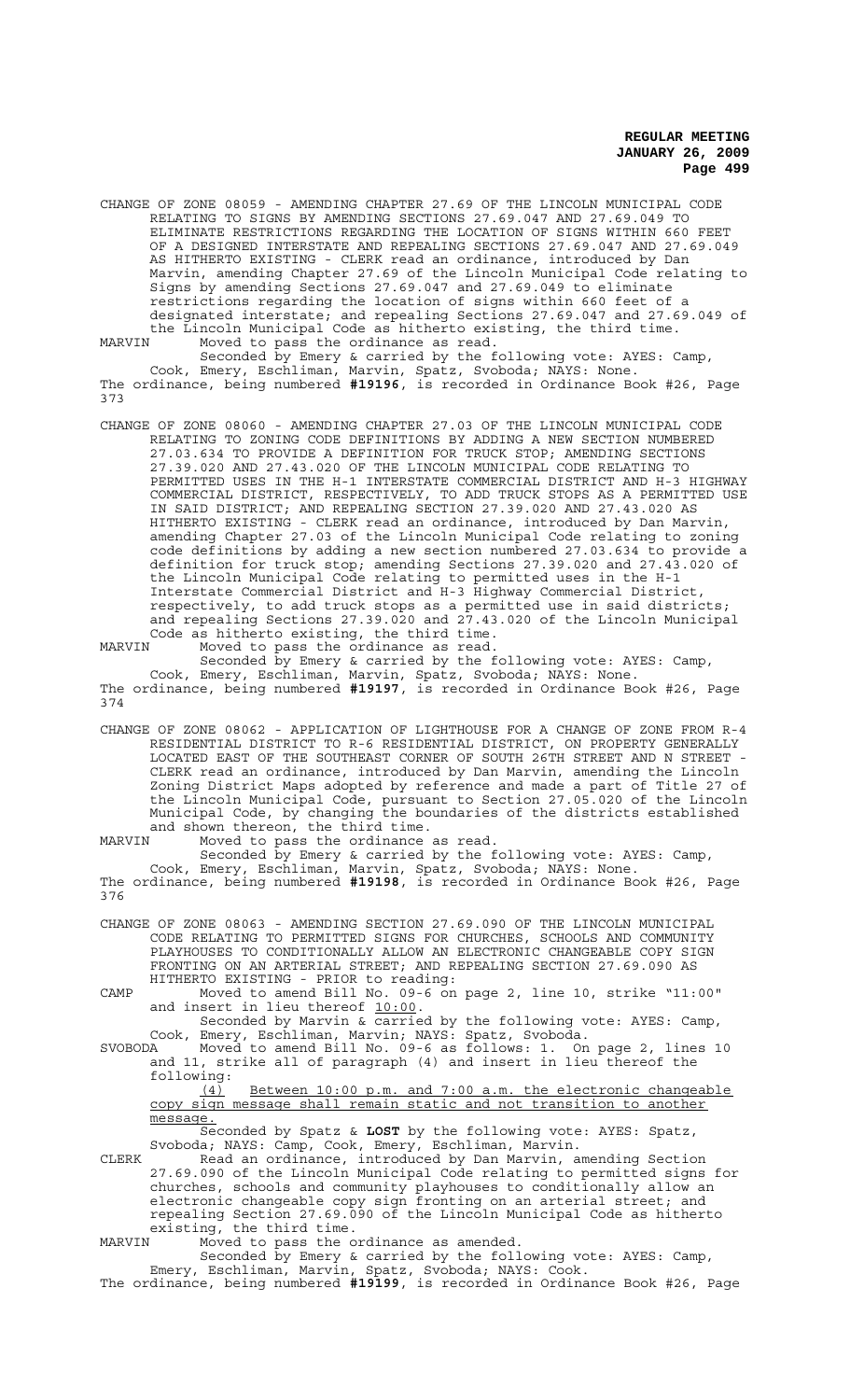### **REGISTERED TO SPEAK SESSION - NONE**

#### **OPEN MICROPHONE SESSION**

Mike Morosin, 1500 N. 15 $^{\rm th}$  St., came forward to state citizens need to understand it is their responsibility to question government as a voting citizen. The State Capitol was a pay as you go project and maybe the City should consider pay as you go projects. This matter was taken under advisement.

Rob Michael, 1120 S. 31<sup>st</sup> Street, came forward questioning why sodium fluoride is added to the City's water since there is no medical benefit and can be more detrimental to our health according to his research. He also stated he is opposed to the red light cameras being proposed.

This matter was taken under advisement.

## **MISCELLANEOUS BUSINESS**

## **PENDING -**

APPROVING THE DEVELOPMENT AND CONDITIONAL ZONING AGREEMENT BETWEEN THE CITY AND BOYCE CONSTRUCTION, INC. FOR THE DEVELOPMENT OF THE PROPERTY LOCATED AT NORTH 14TH STREET AND SUPERIOR STREET SUBJECT TO RESTRICTIONS ON MAXIMUM DENSITY, DRIVE ACCESS TO NORTH 14TH STREET, AND A DRIVE ACCESS TO THE NORTH BOUNDARY OF THE PROPERTY TO BE COMPATIBLE WITH THE ADJACENT RESIDENTIAL NEIGHBORHOOD.

CAMP Moved to Withdraw Bill No. 08R-193 from Pending.

Seconded by Svoboda & carried by the following vote: AYES: Camp, Cook, Emery, Eschliman, Marvin, Spatz, Svoboda; NAYS: None. The ordinance, having been **WITHDRAWN**, was assigned the File **#38-4585** & was placed on file in the Office of the City Clerk.

CHANGE OF ZONE 08036 - APPLICATION OF BOYCE CONSTRUCTION FOR A CHANGE OF ZONE FROM R-2 RESIDENTIAL DISTRICT TO R-5 RESIDENTIAL DISTRICT ON APPROXIMATELY 29,227 SQ. FT. GENERALLY LOCATED AT N. 14TH STREET AND SUPERIOR STREET.

CAMP Moved to Withdraw Bill No. 08-111 from Pending.

Seconded by Svoboda & carried by the following vote: AYES: Camp, Cook, Emery, Eschliman, Marvin, Spatz, Svoboda; NAYS: None. The ordinance, having been **WITHDRAWN**, was assigned the File **#38-4586** & was placed on file in the Office of the City Clerk.

CAMP Moved to extend the Pending List to February 2, 2009. Seconded by Emery & carried by the following vote: AYES: Camp, Cook, Emery, Eschliman, Marvin, Spatz, Svoboda; NAYS: None.

## **UPCOMING RESOLUTIONS**

CAMP Moved to approve the resolutions to have Public Hearing on February 2, 2009. Seconded by Emery & carried by the following vote: AYES: Camp,

Cook, Emery, Eschliman, Marvin, Spatz, Svoboda; NAYS: None.